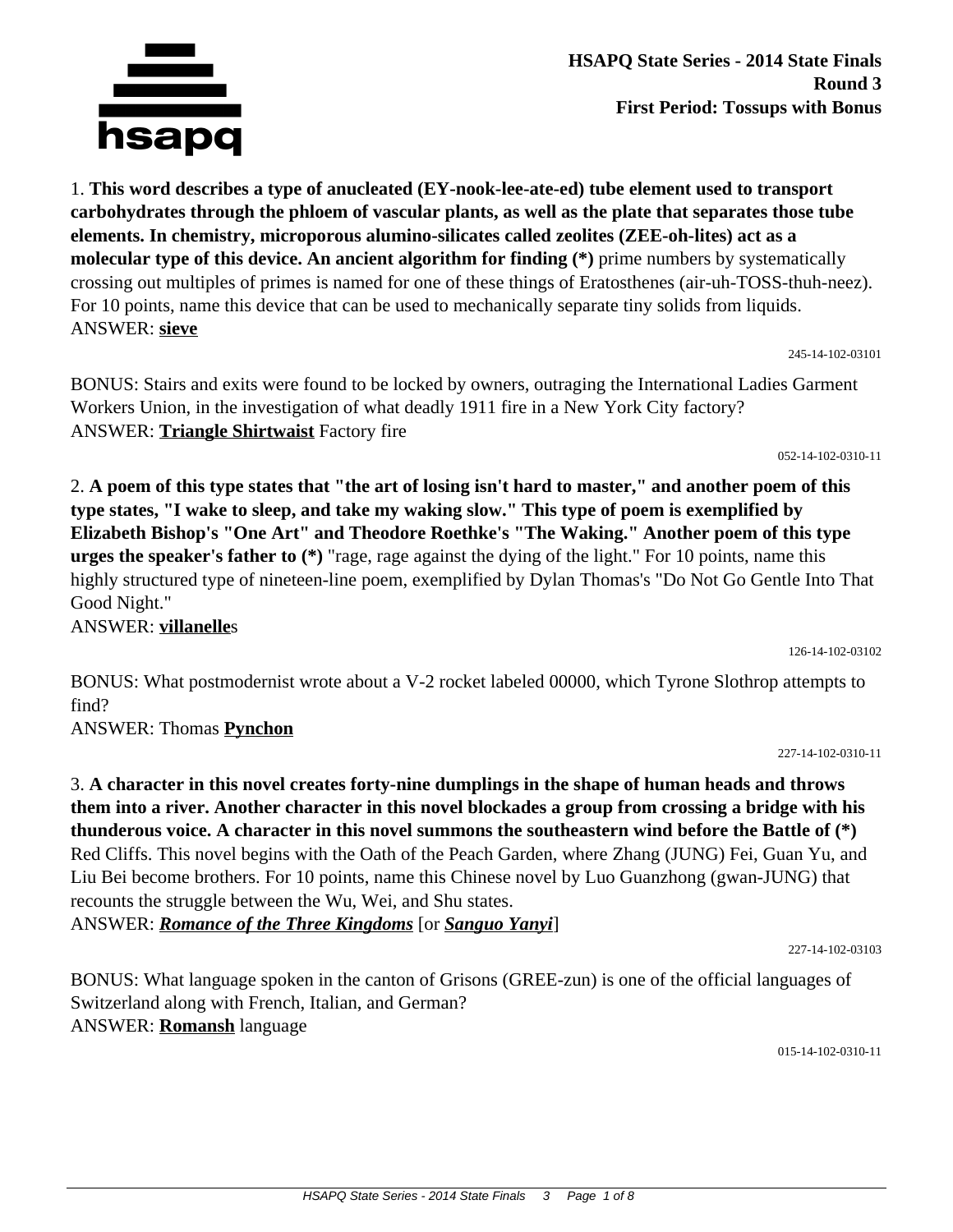4. **Calculations involving this force can be improved by using the Bouguer (boo-JAY) or free-air corrections. An equipotential surface for this force is the geoid (JEE-oyd), the shape the oceans would take if they covered the Earth. A constant used in calculations with this force is equal to (\*)** 6.67 times 10 to the minus 11. Because the Earth is an oblate spheroid, calculations involving this force deviate from Newton's law. For 10 points, name this attractive force that causes things to flow or fall towards the Earth's center.

ANSWER: **gravity**

BONUS: What French novelist included *Pere Goriot* (PAIR GORE-ee-oh) in his series *The Human Comedy?* ANSWER: Honore de **Balzac**

5. **One of these two divine characters sent a giant crab named Carcinus (car-KEEN-us) to attack the feet of the other. The Milky Way originated from the breast of one of these two characters after she angrily stopped suckling the other. One of these mythical beings tried to prevent the other's birth by tying up (\*)** Alcmene's (alk-MEE-neez) legs. When that failed, she dispatched two snakes to kill the other of these characters. For 10 points, name both the cow-eyed Greek goddess and the strongman she forced to perform twelve labors.

ANSWER: **Hera** and **Heracles** [or **Juno** and **Hercules**; or **Hera** and **Hercules**; or **Juno and Heracles**; any combination of acceptable answers may be given in either order, but do not accept or prompt if only one answer is given]

BONUS: What rookie quarterback led the New York Jets to an 8-8 record in 2013 after leaving West Virginia University? ANSWER: Geno **Smith**

6. **In a novel by this man, Richard Elster is the subject of a documentary by Jim Finley. This author of** *Point Omega* **wrote a novel in which Bill Gray travels to Beirut, entitled** *Mao II.* **This author of**  *Libra* **wrote about waste management executive Nick Shay in his longest novel. In his most famous book, Jack Gladney is a professor of (\*)** Hitler Studies who must contend with an "airborne toxic event." For 10 points, name this postmodern American novelist of *Underworld* and *White Noise.* ANSWER: Don **DeLillo**

BONUS: What law states that the pressure of a gas is inversely proportional to the gas's volume? ANSWER: **Boyle's** law

7. **In February 2010, this man declared his state was in fiscal emergency and on the same day eliminated the Department of the Public Advocate. On election day 2013, this man won re-election over Democratic challenger Barbara Buono. In 2012, he drew criticism from his own party after visiting areas affected by Hurricane (\*)** Sandy with Barack Obama. In January 2014, he was accused of conspiring to create traffic jams on the George Washington Bridge as retribution against Fort Lee Mayor Mark Sokolich. For 10 points, name this current governor of New Jersey. ANSWER: Chris **Christie**

079-14-102-03105

015-14-102-0310-11

127-14-102-03106

014-14-102-0310-11

066-14-102-03104

014-14-102-0310-11

225-14-102-03107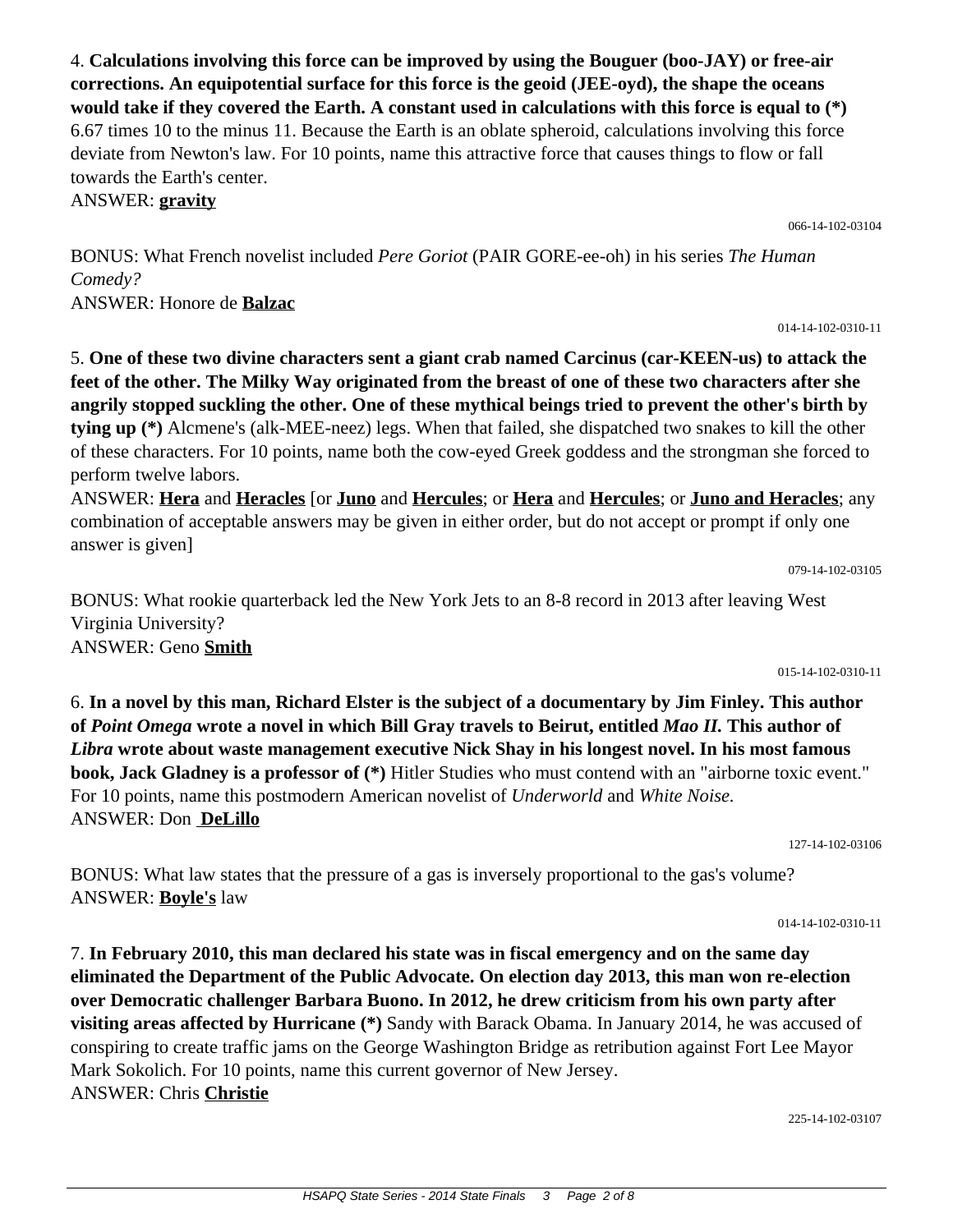BONUS: What French architect built the Villa Savoye and laid out the Five Points of Architecture in a famous treatise? ANSWER: Le **Corbusier**

015-14-102-0310-11

8. **During this period, the Action Programme implemented freedom of speech and the press. During this event,** *The Two Thousand Words* **manifesto was published by Ludvik Vaculik (VAH-choo-lik). Many of the leaders during this period later joined Charter 77. Gustav Husak (HOO-shock) undid most of the reforms passed during this event, which attempted to establish (\*)** "socialism with a human face." Leonid Brezhnev sent in troops provided by the Warsaw Pact to end this event. For 10 points, name this period of liberal reforms in Czechoslovakia, started by Alexander Dubcek (DOOB-check) in 1968. ANSWER: **Prague Spring** [or **Prazske jaro**]

186-14-102-03108

BONUS: What type of sonnet is divided into an octave and a sestet by a volta, or turn? ANSWER: **Petrarchan** sonnet [or **Italian** sonnet]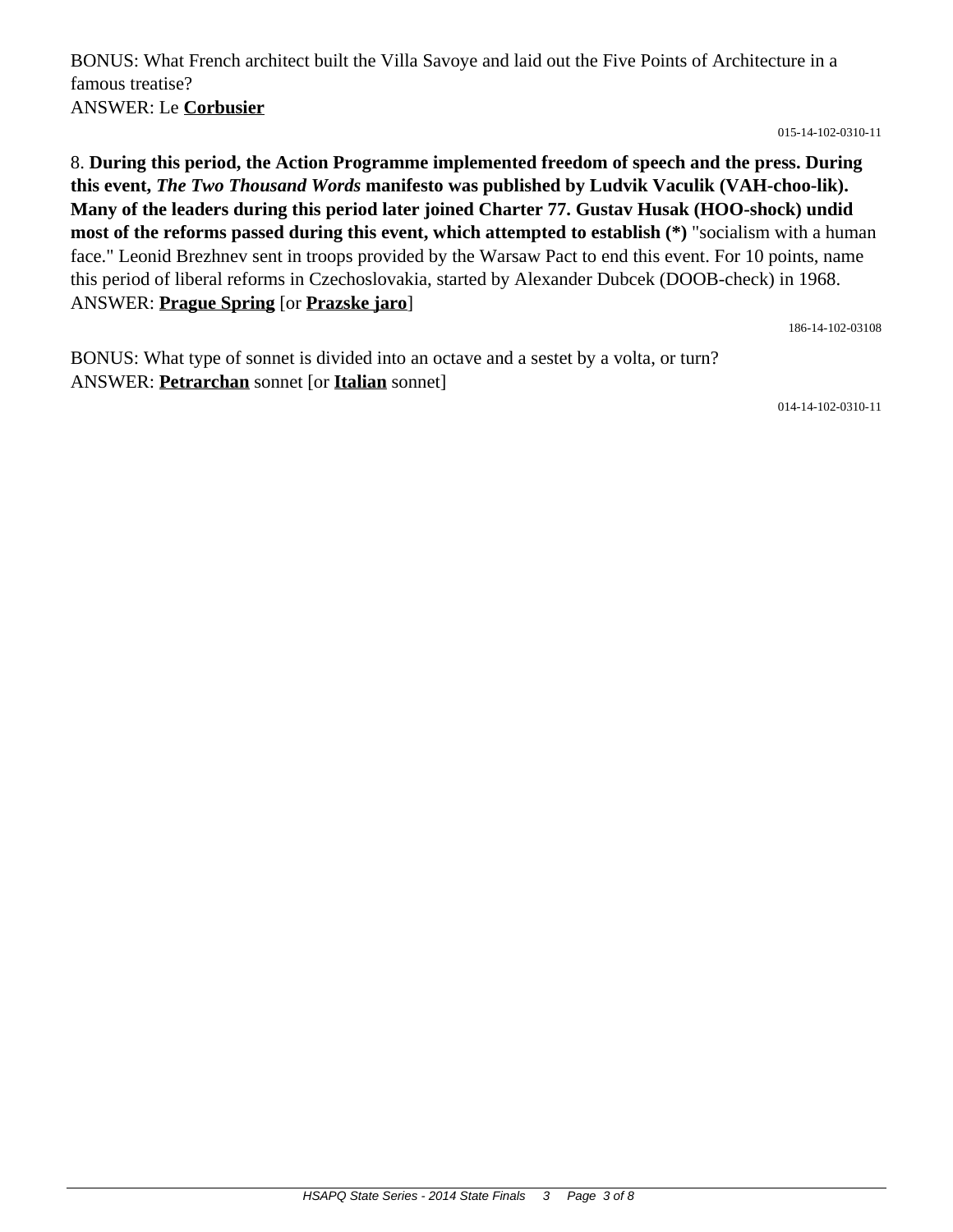## **Second Period: Directed Round**

## **SET A:**

| <b>ANSWER:</b> lysosome                                                                                                                             |                    |
|-----------------------------------------------------------------------------------------------------------------------------------------------------|--------------------|
|                                                                                                                                                     | 014-14-102-0310-12 |
| 2. BONUS: This is a calculation question. If the sine of a first-quadrant angle is 3/5, what is the tangent of<br>that angle?<br><b>ANSWER: 3/4</b> |                    |
|                                                                                                                                                     | 003-14-102-0310-12 |
| 3. BONUS: What brother of The Prophet was defeated by William Henry Harrison at the Battle of<br>Tippecanoe?<br><b>ANSWER: Tecumseh</b>             |                    |
|                                                                                                                                                     | 052-14-102-0310-12 |
| 4. BONUS: What bone of the human thigh is the longest in the body?<br>ANSWER: femur                                                                 |                    |

014-14-102-0310-12

1. BONUS: This is a 20-second calculation question. If A equals 6 and B equals 7, what is the value of the quantity A squared minus 2 A B plus B squared? ANSWER: **1**

**SET B:**

2. BONUS: What city was the departure point for the Lewis and Clark expedition and lies directly across the Mississippi River from the Cahokia Mounds site? ANSWER: **St. Louis**

052-14-102-0310-12

003-14-102-0310-12

3. BONUS: In what novel does Esther Greenwood work as an intern for *Ladies' Day* before being committed to an asylum following electric shock treatment from Doctor Gordon? ANSWER: *The Bell Jar*

4. BONUS: The Ohio city of Cleveland and the New York city of Buffalo lie on the shore of what lake? ANSWER: Lake **Erie**

015-14-102-0310-12

030-14-102-0310-12



## 1. BONUS: What organelle uses acid hydrolases to digest compounds?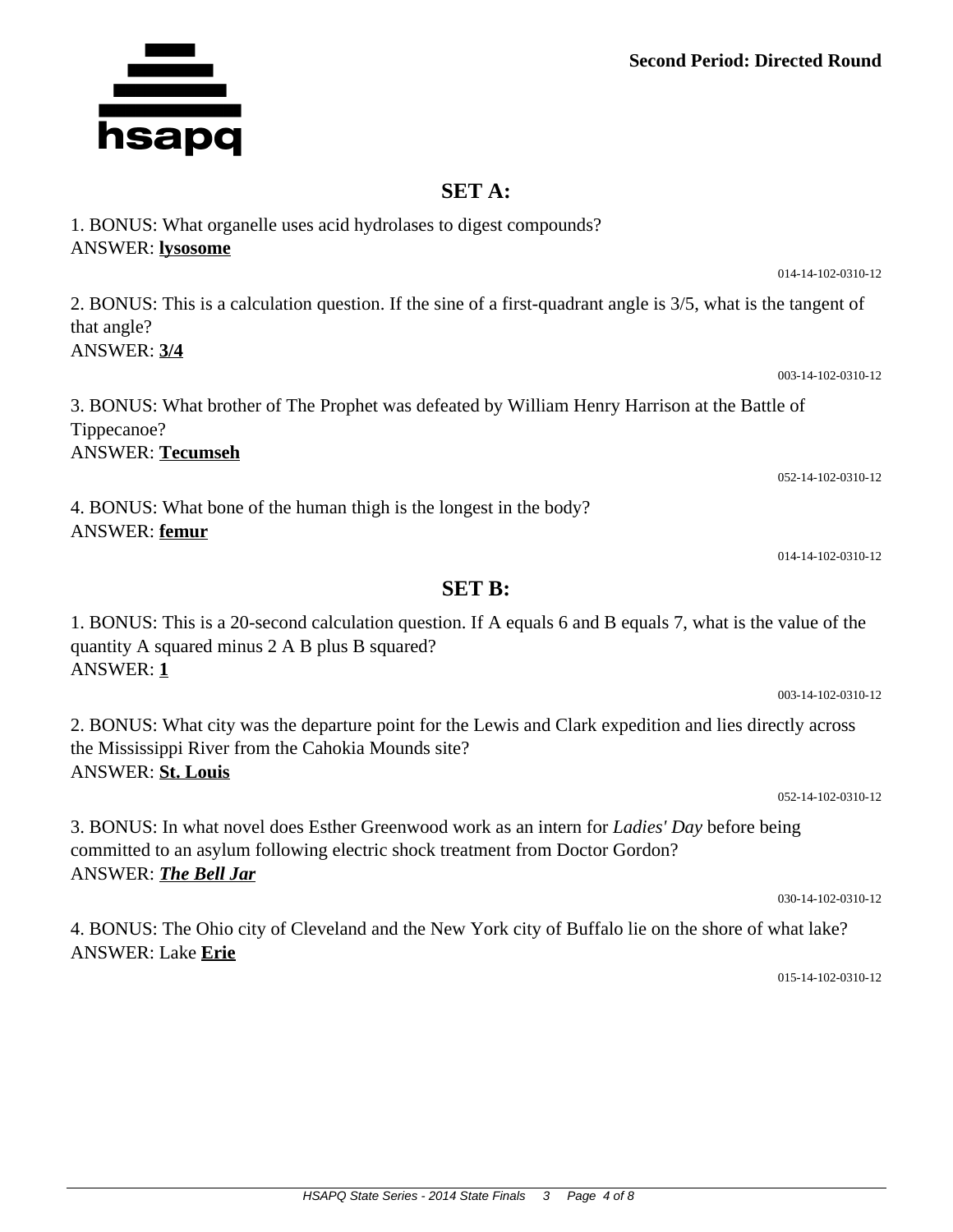

ANSWER: **Standard Oil** Company

11. **A crucial part of these devices is made by Nichols Electronics. Thomas Campbell and Joe Steele were convicted for their role in a 1980s Glasgow war, where these items were used to transport drugs. Michael Moore reads the PATRIOT Act from one of these things in** *Fahrenheit 9/11.* **Borat buys one of these conveyances, but then scares some children when his bear sticks its head out the (\*)** window. They often play songs like *The Entertainer* and *Turkey in the Straw* to attract customers. For 10 points, name these vehicles that sell frozen treats. ANSWER: **ice cream truck** [or **ice cream van**]

BONUS: What name is given to solutions, used to maintain a stable pH, that consist of a weak acid and the acid's conjugate base? ANSWER: **buffer**

014-14-102-0310-11

001-14-102-03111

9. **A director in this country was assassinated in 2004 for his film** *Submission,* **criticizing Muslim society. The VVD party currently leads this country, despite conflict with Geert Wilders's PVV party in 2012. This country's Princess Margriet was born in Canada during World War II. Operation (\*)** Market Garden took place in Germany and this country, where the International Court of Justice and International Criminal Court are headquartered. Two days after World War II ended, Indonesia declared independence from this country. For 10 points, name this country where Queen Beatrix abdicated in 2013. ANSWER: Kingdom of the **Netherlands** [or **Holland**; or Koninkrijk der **Nederlanden**]

190-14-102-03109

BONUS: Defects in tau protein may lead to the formation of neurofibrillary tangles and thus what disorder, which can be slowed by destroying beta-amyloid plaques in the brain? ANSWER: **Alzheimer**'s Disease [or **AD**]

10. **The head of this company attempted to create the South Improvement Company to control its shipments. Three ships belonging to this company were destroyed in the Panay incident. A political cartoon shows a baby Teddy Roosevelt wrestling with a snake representing this entity. A series of articles about this company published in (\*)** *McClure's* magazine were written by Ida Tarbell. This company was found to be in violation of the Sherman Antitrust Act, leading to its split into companies including Conoco and Chevron. For 10 points, name this company headed by John D. Rockefeller.

BONUS: What Shoshone (shuh-SHOW-nee) woman served as a translator and guide for the Lewis and

190-14-102-0310-11

015-14-102-0310-11

048-14-102-03110

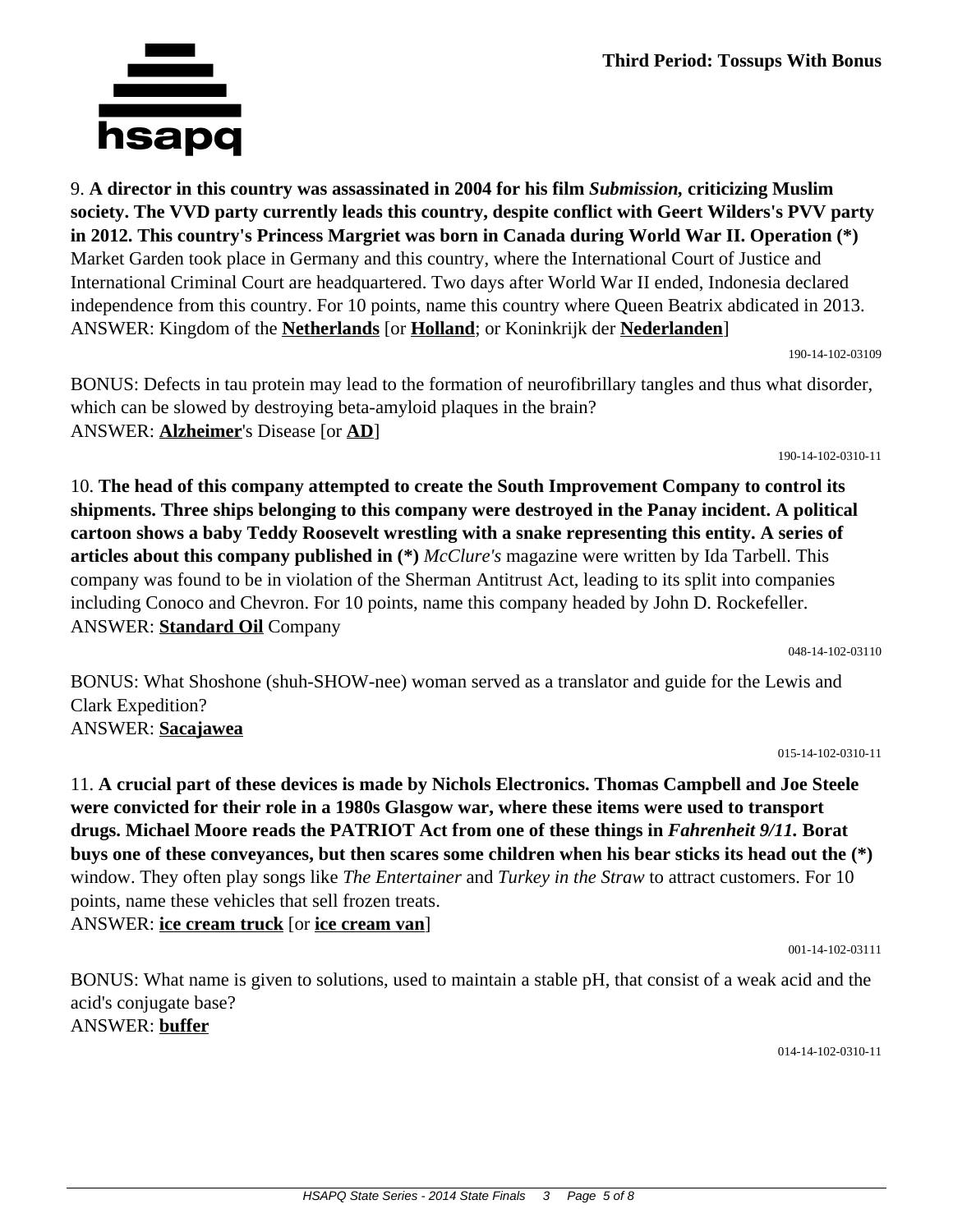12. **In many countries, this subject is replaced by the "voseo" (voh-SAY-oh). In Spanish, affirmative commands with this subject connect the direct object to the end of the verb, and are usually conjugated with the third-person singular present tense. In the preterite (PRET-uh-rit), verbs with this subject end in (\*)** "-aste" (AH-stay) or "-iste" (EE-stay). This subject should be used instead of "usted" (oo-STED) only in informal situations. For 10 points, identify this second-person singular subject, the Spanish word for "you." ANSWER: **tú**

[100] Magua is shot at the conclusion of what James Fenimore Cooper book, in which Uncas is the title character and Natty Bumppo is known as Hawkeye? ANSWER: *The Last of the Mohicans*

13. **A story by this man is named for a phrase used by Brooklyn Dodgers announcer Red Barber. That story of his features Erwin Martin's attempt to orchestrate the firing of Ulgine Barrows for upsetting office efficiency. This author of** *My Life and Hard Times* **and "The (\*)** Catbird Seat" wrote about a title character who daydreams that he is a surgeon, a marksman, and a fighter pilot. For 10 points, name this humorist who wrote "The Secret Life of Walter Mitty." ANSWER: James **Thurber**

BONUS: What leader of Israeli forces in the 1948 Arab-Israeli War served as the first prime minister of Israel? ANSWER: David **Ben-Gurion**

14. **A location of this type features statues of Charity, Prudence, Justice, and Truth, the latter of which rests her foot on the location of England on a globe. Another location of this type was initially intended to be located in St. Peter's Basilica, but came to be placed in the church of San Pietro in Vincoli. Several of these monuments were situated in a namesake (\*)** crypt in the Catacomb of Callixtus, which is one of the Catacombs of Rome. For 10 points, identify these monuments, two of which were sculpted by Bernini and Michelangelo, for Alexander VII and Julius II. ANSWER: **tomb**s of **Pope**s [or equivalents; prompt on partial answer]

BONUS: This is a 20-second calculation question. I have a perfectly spherical scoop of ice cream, with

radius 1 unit, that will be slowly melting into an ice cream cone, also with radius 1 unit. If the cone can contain the entire volume of melted ice cream, what is the minimum height of the cone? ANSWER: **4** units

15. **The enzyme named after these things is absent in Cri du chat (CREE do sha) syndrome and was discovered in** *Tetrahymena***. That enzyme, hTERT, adds TTAGGG to the ends of these things in humans, similar to what occurs in cancer cells. These things are subject to the end replication problem, and when very short, they lead to cellular (\*)** senescence (suh-NESS-unce). The discovery of these things by Elizabeth Blackburn explained Leonard Hayflick's theory that cells could only divide a finite number of times. For 10 points, identify these series of repeating nucleotides at the ends of chromosomes.

ANSWER: **telomere**s

015-14-102-0310-11

030-14-102-03113

190-14-102-03112

030-14-102-0310-11

003-14-102-0310-11

233-14-102-03115

189-14-102-03114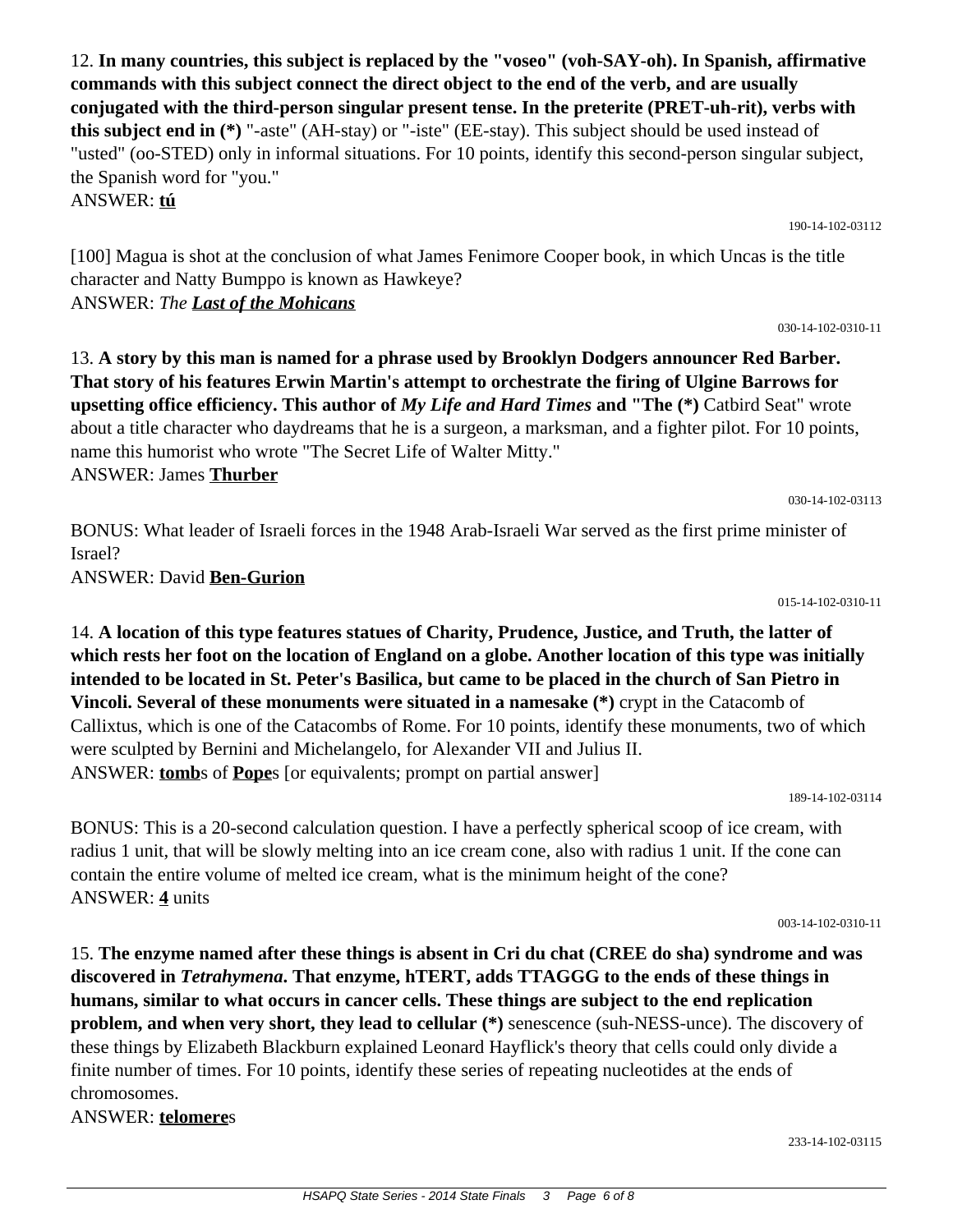BONUS: What South Korean company has found success with its Galaxy line of phones but received mixed reviews for its Galaxy Gear watch? ANSWER: **Samsung**

015-14-102-0310-11

16. **This lake is the site of Northerly Island, once the home to Meigs Field airport. It is traversed by the** *SS Badger,* **which runs from Manitowoc to Ludington. This lake contains an island that was once a Mormon kingdom run by James Strang. The Sleeping Bear Dunes National Lakeshore is located on this lake, which contains (\*)** Beaver Island and is the only Great Lake located entirely within the U.S. For 10 points, name this lake that Chicago is found on, located to the west of its namesake state. ANSWER: Lake **Michigan**

052-14-102-03116

BONUS: What Danish Christian philosopher wrote at length about Abraham's sacrifice of Isaac in *Fear and Trembling?*

ANSWER: Søren Aabye **Kierkegaard** [or Johannes de **Silentio**; or Victor **Eremita**; or William **Afham**; or Frater **Taciturnus**; or Constantin **Constantius**; or Vigilius **Haufniensis**; or Nicolaus **Notabene**; or A.B.C.D E.F. **Godthaab**; or A.B.C.D.E.F. **Rosenblad**; or **Inter et Inter**; or **Procul**; or Captain **Scipio**; or **Judge William**; or **A.F.**; or Hilarius **Bookbinder**; or Johannes **Climacus**; or **H.H.**; or **Anti-Climacus**; prompt on  $\underline{\mathbf{A}}$ ; prompt on  $\underline{\mathbf{B}}$ ]